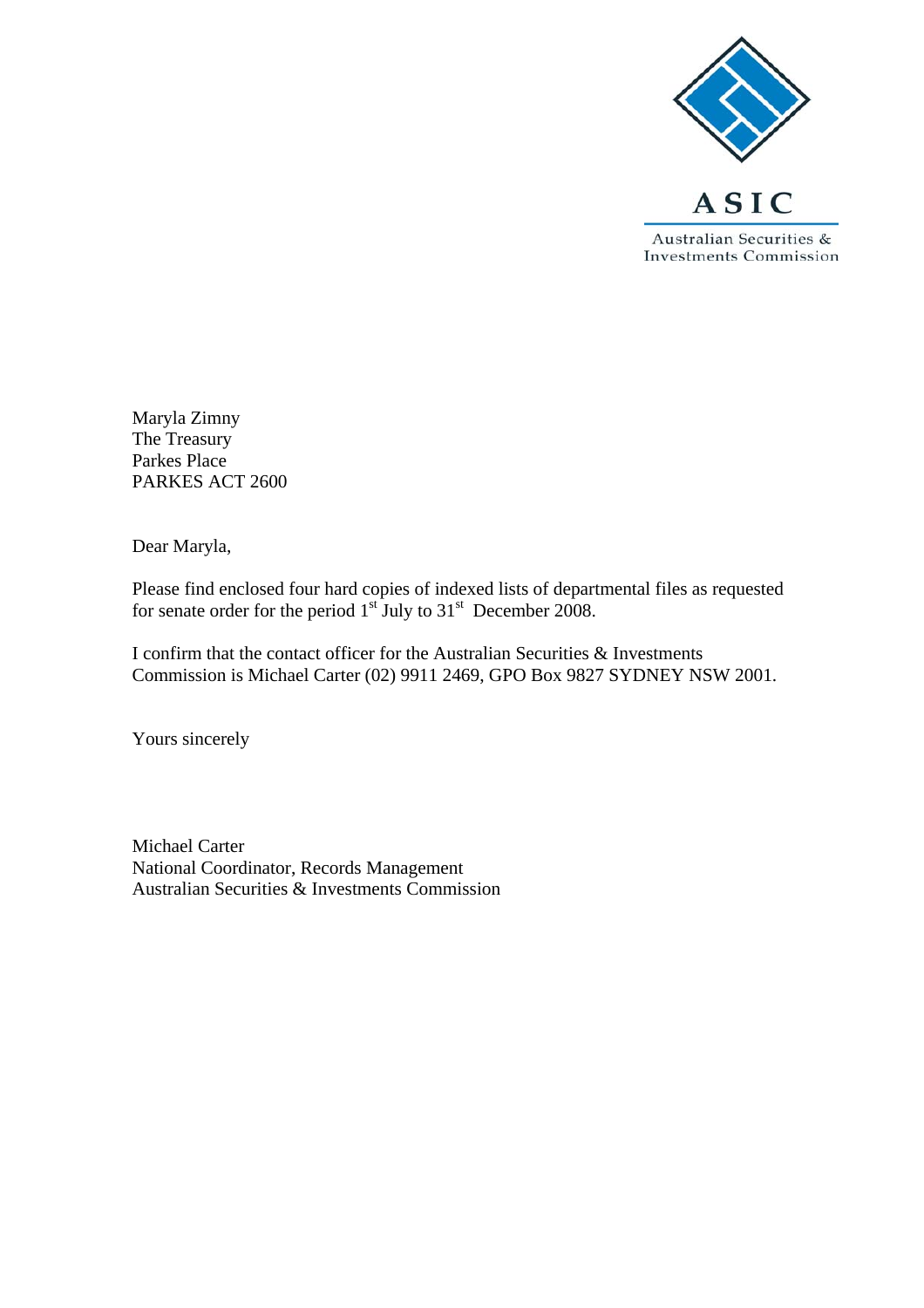

## **SENATE LIST ORDER NO 6**

## **AUSTRALIAN SECURITIES AND INVESTMENTS COMMISSION**

*Indexed File Lists Created between 1st July and 31st December 2008* 

| Dates:                                 | $1ST$ July – 31 <sup>st</sup> December 2008                        |  |
|----------------------------------------|--------------------------------------------------------------------|--|
| <b>Contact:</b>                        | <b>Michael Carter</b> (02) 9911-2469<br>Michael.Carter@asic.gov.au |  |
| <b>Website Details:</b> Use link below | http:/www.asic.gov.au                                              |  |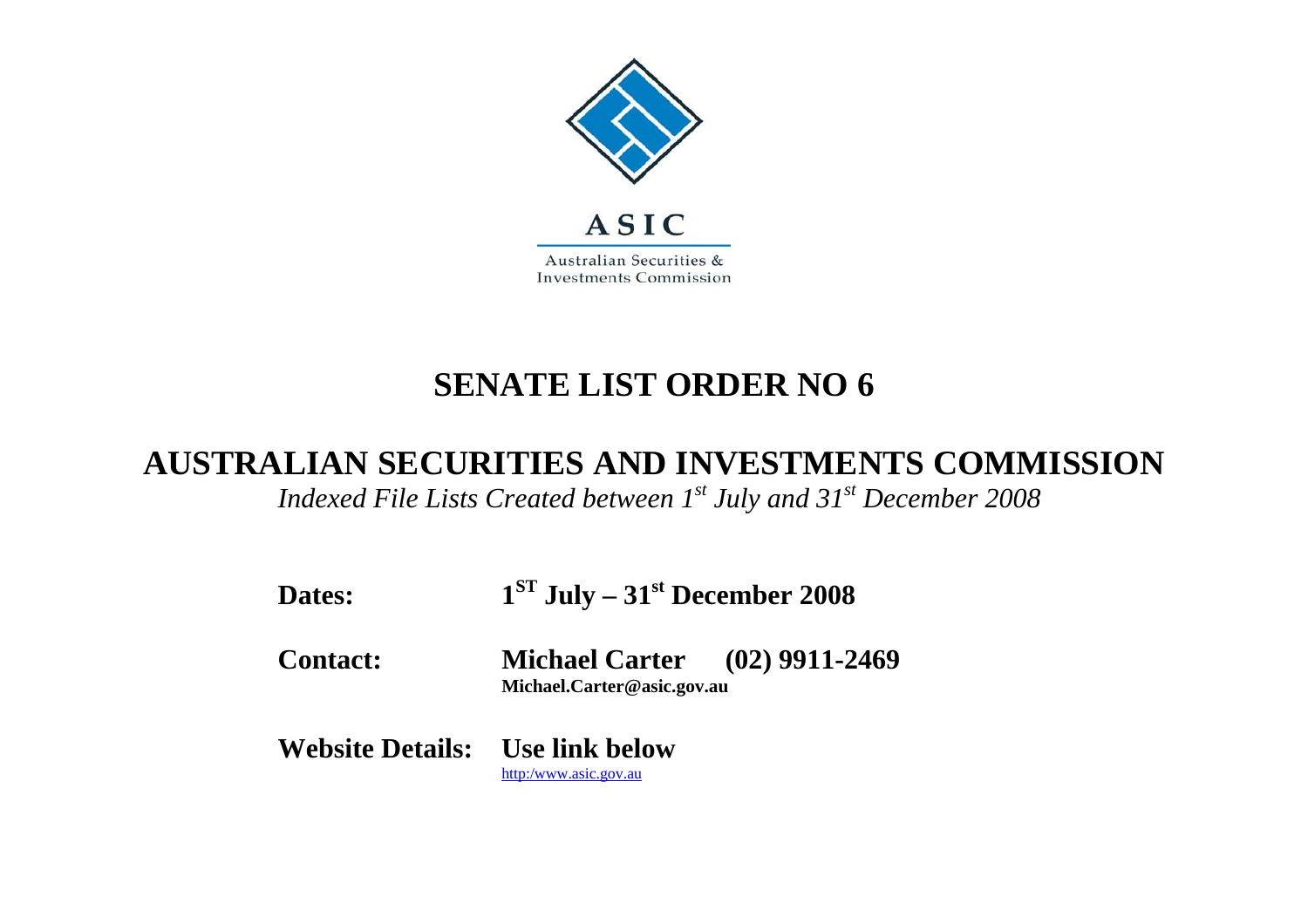PMR 2008/016323GENERAL MONITORING PMR 2008/016496 MANAGER OPERATIONS - COMPLIANCE RESOURCING GROUP PART 3 PMR 2008/016516NOTIFICATIONS RECEIVED FROM MARKET LICENSEES AND CS FACILITY LICENSEES UNDER S792B & 821B PMR 2008/016720 RG 176 - FOREIGN FINANCIAL SERVICES PROVIDERS - SUGGESTED OPERATIONAL IMPROVEMENTS PMR 2008/017666DISPUTE RESOLUTION - UPDATES OF RG 139 AND 165 PMR 2008/017678SOLUTION SERVICES PRACTICE PMR 2008/017922PROPERTY & MORTGAGE TRUST WORKING GROUP PMR 2008/018307 MARKETS REGULATION ASX RULE AMENDMENTS REVIEW PROJECT JULY 2008 PMR 2008/018415AUSTRALIAN PRUDENTIAL REGULATION AUTHORITY (084238853) - FINANCIAL SERVICES APRA LIAISON PMR 2008/018416SYDNEY FUTURES EXCHANGE LIMITED ACN 000 943 377 RULE AMENDMENTS PMR 2008/018437ASX/ASIC MEMORANDUM OF UNDERSTANDING (MOU) & NATIONAL CO-ORDINATION COMMITTEE MEETINGS AGENDAS AND MINUTES PMR 2008/018591AUSTRALIAN PRUDENTIAL REGULATION AUTHORITY (084238853) - ASIC/APRA LIAISON BRISBANE 2008 PMR 2008/018629TREASURY FINANCIAL SERVICES WORKING GROUP - PART 5 PMR 2008/018664FOI REQUEST: STRATEGIC REVIEW COURIER-MAIL REVIEW APPLICATION PMR 2008/018816APPLICATION FOR DECLARATION - S.655A PMR 2008/019023ASIC EMERGENCY POWERS PMR 2008/019196 MANAGER, OPERATIONS: COMPLIANCE ANNUAL REPORTING 2007-2008 PMR 2008/019579ASX CONCERNS RELATING TO CONTRACTS FOR DIFFERENCE (CFD) PMR 2008/019585SECTION 761 GA - MEANING OF RETAIL CLIENTS - SOPHISTICATED INVESTORS PMR 2008/020230REVIEW INTO CREDIT RATING AGENCIES AND RESEARCH HOUSES - RESEARCH ON RHS PMR 2008/020317REVIEW ASX 50 ENTITIES TO IDENTIFY WHETHER 2008 NON STATUTORY RESULTS ARE MORE PROMINENT THEN STATUTORY PMR 2008/020748US OFFICE OF COMPTROLLER OF THE CURRENCY PMR 2008/020932 MARKET STABILISATION - CORRESPONDENCE PART 3 PMR 2008/021230 MARKET EVENTS TEAM COMPLIANCE COUNSELS WORKING PAPERS PMR 2008/021700FUNDRAISING PROJECT - BAPEPAM-ASIC WORKSHOPS IN JAKARTA, AUGUST 2006 - PART 2 PMR 2008/022297SHORT SELLING AND STOCK LENDING PMR 2008/022344COMMENTS ON DRAFT MARGIN LENDING CODE OF CONDUCT PMR 2008/022840NEW POLICY: "LIMITS OF DISCLOSURE" PMR 2008/023106 INDUSTRY CODES OF CONDUCT PMR 2008/023746WHOLLY OWNED ENTITIES REGULATORY GUIDE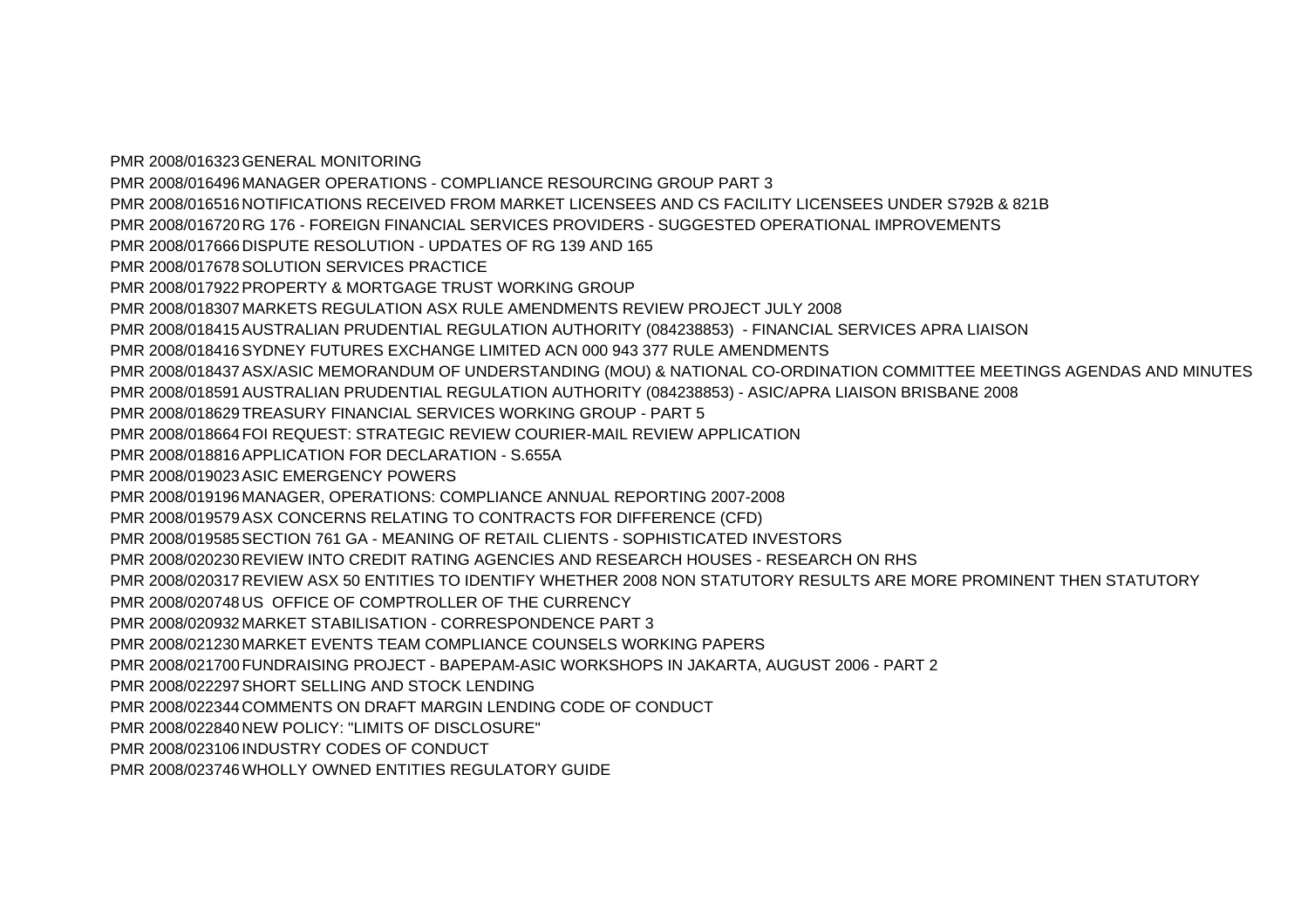PMR 2008/024314ASIC FORM - NZ MUTAL RECOGNITION S1200C & S1200S OF CHAPTER 8 PMR 2008/024456CORPORATE AND FINANCIAL SERVICES REGULATION REVIEW 2006 - PART 2 PMR 2008/025016CONFLICTS GUIDE INDUSTRY FEEDBACK PMR 2008/025017PROPOSED ALTERNATIVE COMPENSATION ARRANGEMENTS - PRELIMINARY SUBMISSION PMR 2008/025023SENATE SUPPLEMENTARY BUDGET ESTIMATES - OCTOBER 22/23 - REQUEST FOR BRIEFINGS - STOCK LENDING PMR 2008/025026 COMMISSION BRIEFING ON THE RBA SWAP WITH THE US FEDERAL RESERVE PMR 2008/025029SENATE SUPPLEMENTARY BUDGET ESTIMATES - OCTOBER 22/23 - REQUEST FOR BRIEFINGS - SHORT SELLING PMR 2008/025036POLICY PUBLICATIONS PROJECT PART 2 PMR 2008/025040POLICY PUBLICATIONS PROJECT - PART 3 INTERNAL COMMUNICATION, LEGACY DOCUMENTS RE-BADGING PMR 2008/025042POLICY PUBLICATIONS PROJECT - PART 4 TIMETABLES & WEEKLY MEETINGS ROADMAP CURRENT PAPERS PMR 2008/025061SENATE SUPPLEMENTARY BUDGET ESTIMATES - OCTOBER 22/23 - REQUEST FOR BRIEFINGS - RBA SWAP WITH US PMR 2008/025062SHORT SELLING (SEPT 2008) - KEY DOCUMENTS PMR 2008/025063SHORT SELLING (SEPT 2008) - LEGISLATIVE DRAFTING PMR 2008/025064SHORT SELLING (SEPT 2008) - BACKGROUND TO EXEMPTIONS PMR 2008/025065SHORT SELLING (SEPT 2008) - CONSULTATION WITH AFMA & SDIA PMR 2008/025066SHORT SELLING (SEPT 2008) - CONSULTATION WITH GOVT (TREASURY & RBA) PMR 2008/025067SHORT SELLING (SEPT 2008) - CONSULTATION WITH IFSA PMR 2008/025068SHORT SELLING (SEPT 2008) - CONSULTATION WITH ASLA PMR 2008/025069SHORT SELLING (SEPT 2008) - CONSULTATION WITH AIMA PMR 2008/025070SHORT SELLING (SEPT 2008) - CONSULTATION WITH OTHER INDUSTRY GROUPS PMR 2008/025071SHORT SELLING (SEPT 2008) - COMMISSION BRIEFINGS PMR 2008/025072SHORT SELLING (SEPT 2008) - REPORTING OBLIGATIONS & STATS PMR 2008/025073SHORT SELLING (SEPT 2008) - INTERNATIONAL ANALYSIS PMR 2008/025074SHORT SELLING (SEPT 2008) - FAQ'S PMR 2008/025075SHORT SELLING (SEPT 2008) - STOCK LENDING GUIDANCE PMR 2008/025076SHORT SELLING (SEPT 2008) - CREDIT DEFAULT SWAP IMPLICATIONS PMR 2008/025077SHORT SELLING (SEPT 2008) - MARKET QUERIES & ANSWERS PMR 2008/025079SENATE SUPPLEMENTARY BUDGET ESTIMATES - OCTOBER 22/23 - REQUEST FOR BRIEFINGS - CREDIT DEFAULT SWAPS PMR 2008/025091SENATE SUPPLEMENTARY BUDGET ESTIMATES - OCTOBER 22/23 - REQUEST FOR BRIEFINGS - US BAIL OUT PMR 2008/025181TECHNOLOGY STOCKS CONTINUOUS DISCLOSURE CAMPAIGN BOX 1 OF 2 PMR 2008/025183TECHNOLOGY STOCKS CONTINUOUS DISCLOSURE CAMPAIGN BOX 2 OF 2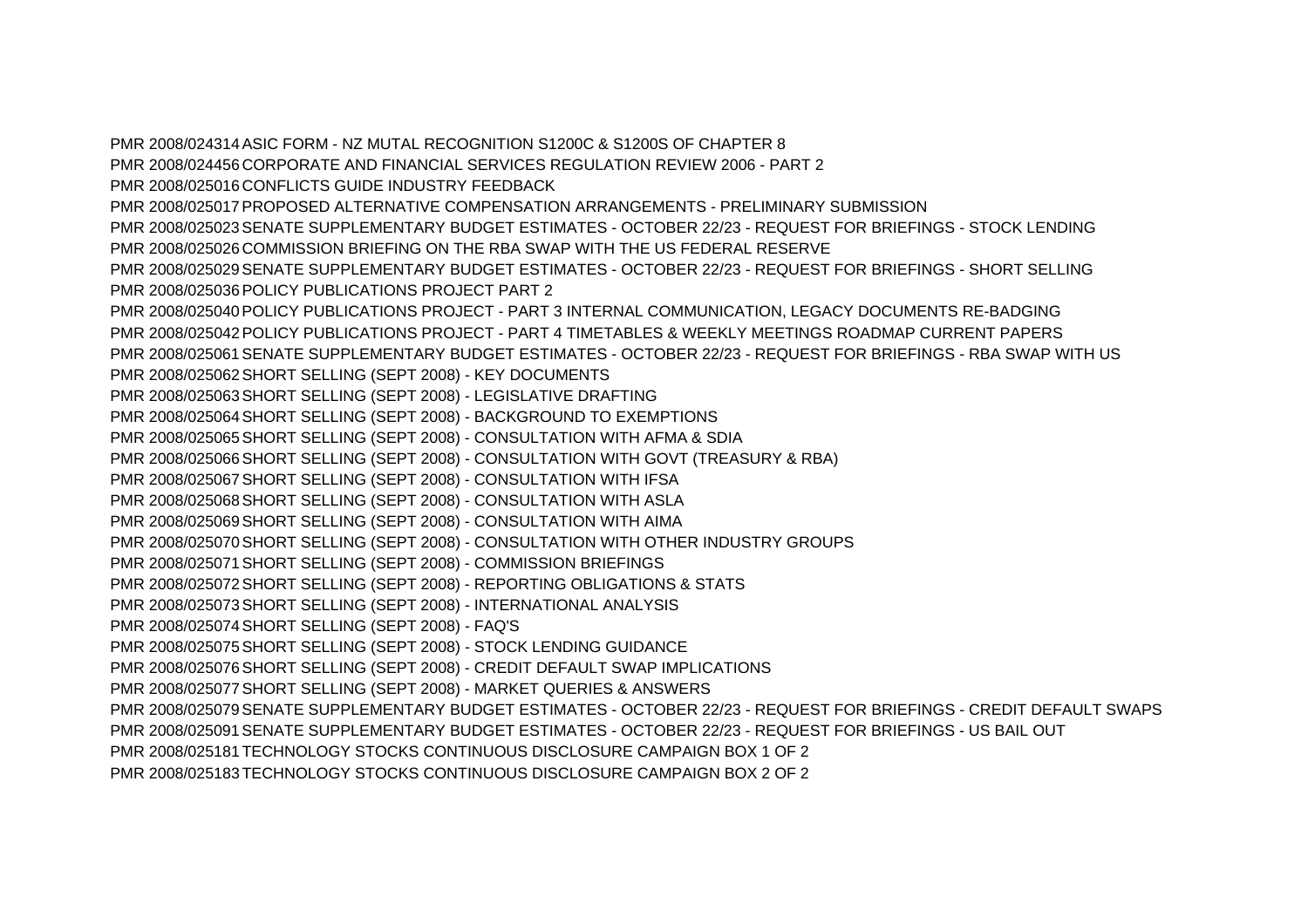PMR 2008/025302 REVIEW INTO CREDIT RATING AGENCIES AND RESEARCH HOUSES PMR 2008/025341OVERVIEW OF US TARP PACKAGE PMR 2008/025506GOVERNMENT POLICY REQUESTS PMR 2008/025507UNSOLICITED SHARE OFFERS PMR 2008/025607SHORT SELLING (SEPT 2008) - DISCLOSURE & REPORTING PMR 2008/025881SENATE ESTIMATES BRIEFINGS 2008 PMR 2008/026385ADVICE TO EXCHANGE MARKET OPERATORS STAKEHOLDER TEAM PMR 2008/026386RESEARCH OF TEMPORARY MEASURES TO FACILITATE THE OFFSETTING OF EXPOSURES TO COLLAPSED ENTITIES PMR 2008/026434CLASS ORDER 03/1100 - US SEC REGULATED FINANCIAL SERVICE PROVIDERS - AMENDMENT PMR 2008/026475ASX ANNUAL ASSESSMENT - INVESTMENT BANKS TEAM INPUTS PMR 2008/026924PROJECT 45 46 ENGAGEMENT PHRASE - NSW PMR 2008/026926PROJECT 45 46 ENGAGEMENT PHRASE VIC PMR 2008/026932PROJECT 45 46 ENGAGEMENT PHRASE QLD PMR 2008/026934PROJECT 45 46 ENGAGEMENT PHRASE WA, TAS, SA PMR 2008/026950PROJECT 45:46 ENGAGEMENT PHRASE - QLD PMR 2008/026957PROJECT 45:46 ENGAGEMENT PHASE WA, TAS, SA PMR 2008/026958PROJECT 45:46 ENGAGEMENT PHASE VIC PMR 2008/026959PROJECT 45:46 ENGAGEMENT PHASE QLD PMR 2008/026961 PROJECT 45:46 ENGAGEMENT PHASE NSW PMR 2008/026977SUPERANNUATION LAW REFORM PMR 2008/027323SENATE ESTIMATES 2008/2009 PMR 2008/027801 CONTINUOUS DISCLOSURE BY UNLISTED DISCLOSING ENTITIES PMR 2008/027854 SHORT SELLING - AUTOMATED DISCLOSURE REQUIREMENTS PMR 2008/027906 LAW REFORM PROPOSALS FOR ENHANCEMENT OF ASIC' S ENFORCEMENT POWERS PMR 2008/027915EMO STAKEHOLDER TEAM - PROPOSED CHANGES TO ASX MARKET RULES PMR 2008/028255FINANCIAL CRISIS OCTOBER 2008 PMR 2008/028265ASX ANNUAL ASSESSMENT PMR 2008/028798SUPERANNUATION: PARLIAMENTARY HEARINGS PMR 2008/028885 MARKET EVENTS REVIEW TEAM PMR 2008/029079 IDENTIFYING HIGH RISK PRODUCTS PMR 2008/029311SUPERANNUATION: HELPING INVESTORS LOOK AT LONGER-TERM RETURNS--ASIC'S BEST PRACTICE GUIDE. RG 191